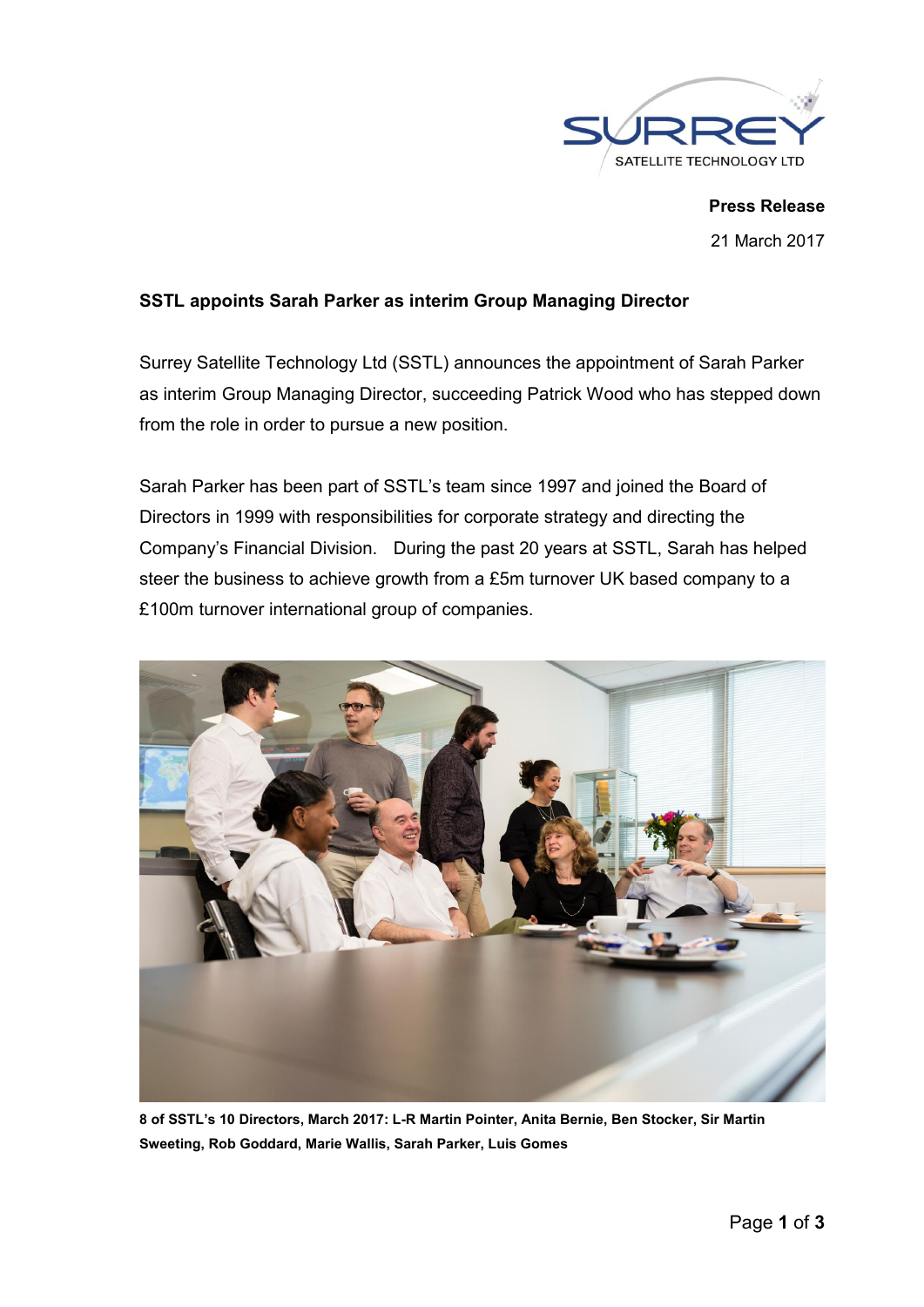

Sir Martin Sweeting, Executive Chairman of SSTL, said "I wish to thank Patrick Wood for driving the Company forward and overseeing such achievements as the launch of the DMC3/TripleSat Constellation in 2015, the teaming with Urthecast for a dual optical/radar constellation, and the delivery of 22 payloads for Galileo. We are very fortunate that Sarah, with her wealth of experience in the space industry, is stepping into the role of interim MD at SSTL as we look ahead into the era of 'NewSpace', with exciting opportunities that we are well-positioned to exploit."

Sarah Parker commented "As I take up the reins at SSTL I will continue to focus on forging strong partnerships with our collaborators and customers and delivering innovative space engineering and business solutions that enable first class Earth Observation and Telecommunications missions, at a price the customers can afford."

Before joining SSTL, Sarah worked for Coopers and Lybrand where she qualified as a Chartered Accountant, and then for KPMG where she specialised in advising ownermanaged and high technology businesses. In 1994 she set up her own consulting business providing advisory services to organisations looking to improve their business performance.

## **Notes to editor:**

This press release and accompanying images can be viewed, shared or downloaded at http://www.sstl.co.uk/Press-en

**Image: 8 of SSTL's 10 Directors, March 2017: L-R Martin Pointer, Anita Bernie, Ben Stocker, Sir Martin Sweeting, Rob Goddard, Marie Wallis, Sarah Parker, Luis Gomes**

## **Press Contact:**

Joelle Sykes, PR Manager, SSTL Tel: +44 (0)1483 804243 Mob: 07775 000853 Email: j.sykes@sstl.co.uk

## **About SSTL**

Surrey Satellite Technology Limited (SSTL) is the world's leading small satellite company, delivering operational space missions for a range of applications including Earth observation, science and communications. The Company designs, manufactures and